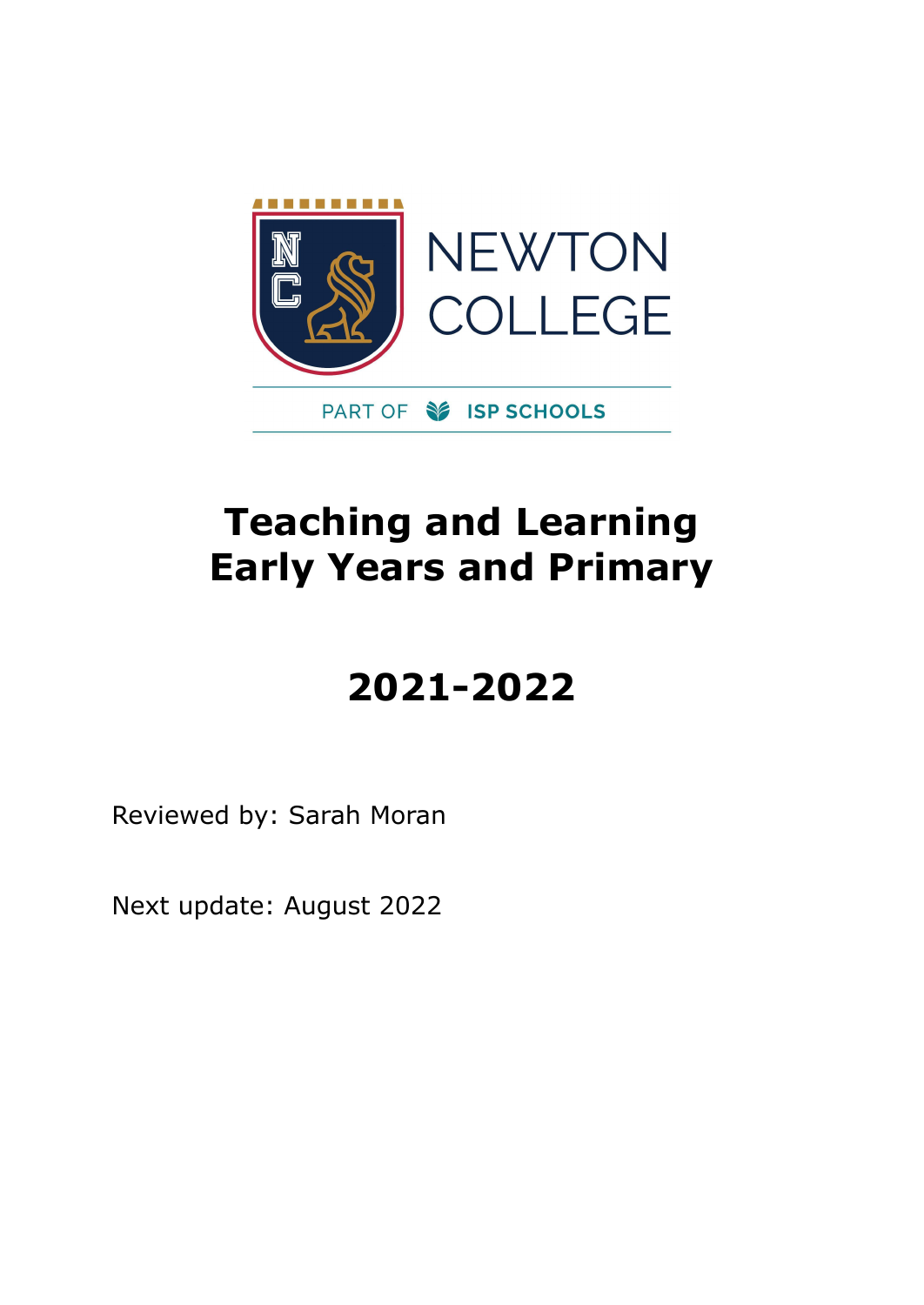**"Amazing learning is a lifelong journey where we are challenged to get better in an ever changing world"**

**This statement was created by teachers and learners in 2019 and forms the basis of our vision for learning at Laude Newton College.**

#### **Our philosophy for Teaching and Learning:**

As a school community we are all learners, adults and children alike. We aim to foster in our learners, a life-long love of learning while developing the skills, knowledge and understanding to achieve to the best of our abilities. As learners, we thrive best in a warm and secure environment where we are accepted and valued, while developing the attitudes and dispositions to be happy, caring and creative learners for life.

#### **The aim of our Teaching and Learning policy:**

Our ultimate aim is to produce life-long learners who approach new challenges with optimism, enthusiasm, flexibility, international awareness and positive, efficient attitudes to learning which will ensure success beyond school. The promotion of learning experiences and focus on 'getting better' is at the heart of all we do.

#### **Statements of Aims:**

- To outline the expectations for teaching and learning at Newton College
- To provide clear guidance for all Teaching staff
- To provide a clear basis for documents relating to teaching and learning, such as learning walks, lesson plans and methodologies

## **10 Characteristics**

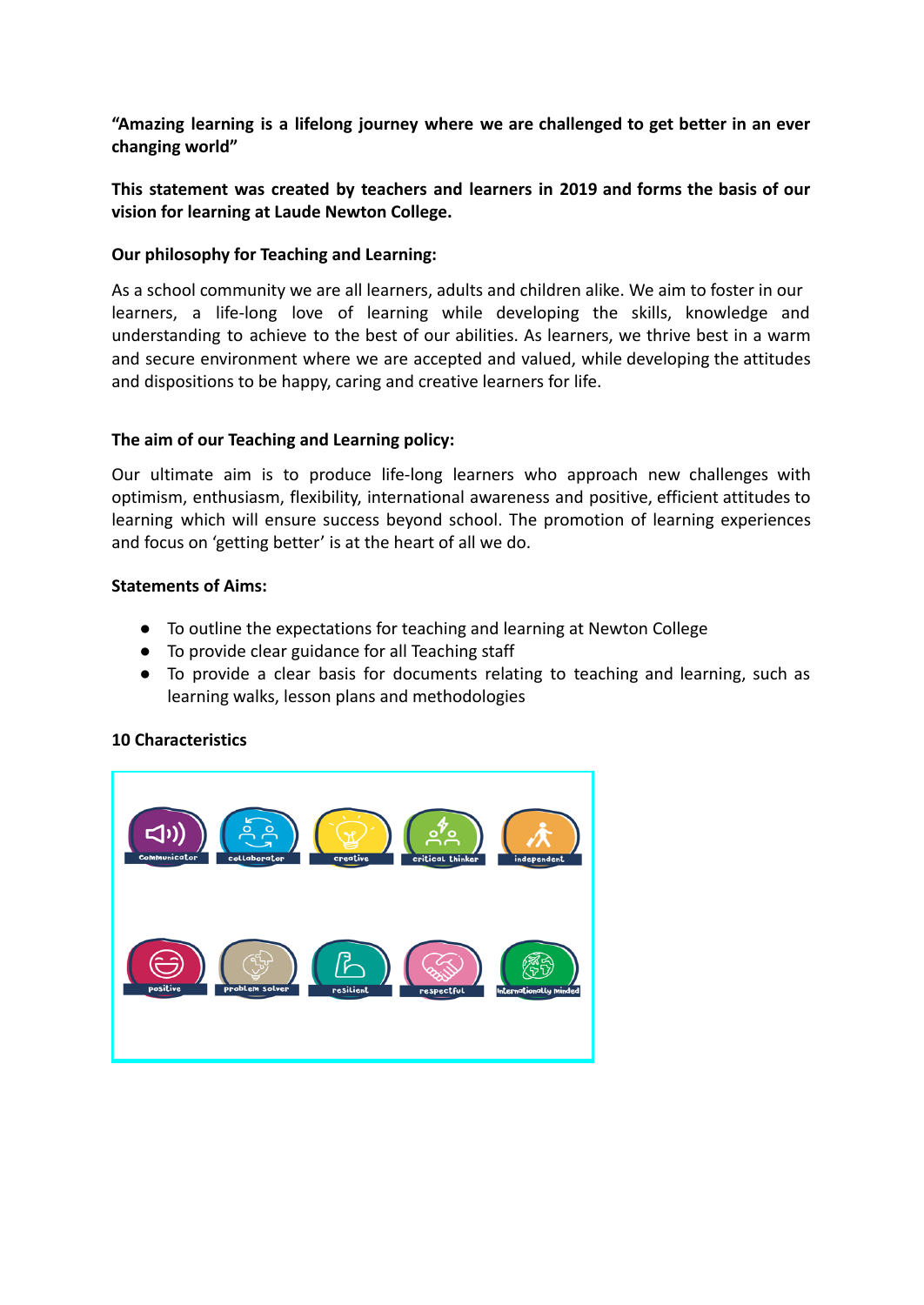## **Amazing learning**

At Newton College we believe that, in order for effective learning to take place, we need to have:

Good relationships with students which cultivate a collaborative and cooperative atmosphere, one in which exploration and making and learning from mistakes is seen as a positive and constructive experience where pupils are challenged to get better.

- Clear planning and structure
- Explicit aims and goals, which are shared with classes
- Regular and timely assessment of learning (both summative and formative) in-line with the Departmental/Key Stage Assessment policies and the development of a culture where individual feedback is regularly given, leading to the creation of specific targets
- The employment of a variety of teaching styles and techniques, as appropriate
- Appropriate elements of pace and challenge
- Differentiation, grounded in an understanding of the needs of individual students
- A stimulating learning environment
- Effective use of resources, such as ICT, to enhance the learning environment
- The encouragement of active learning
- The patient support of individuals who need help
- Providing opportunities to stimulate students' moral, health, personal and social development
- Encouraging students' initiative and independence
- Confident classroom management with high and consistent expectations of behaviour, conduct and relationships
- Golden Rules to maximise the potential for the positive reinforcement of good learning

#### **We believe that AMAZING LEARNING takes place when students:**

- Understand how they can get better and make progress
- Recognise that good struggle is needed to ensure learning takes place
- Make excellent progress by extending their subject knowledge and skills to deepen their understanding
- Develop positive attitudes towards learning
- Learn how to question, think critically and solve problems for themselves
- Accept responsibilities for their studies, including setting their own academic goals
- Demonstrate progress in the development of skills in research, analysis, reflection and enquiry
- Learn collaboratively and cooperatively, as well as independently
- Make best use of the resources available
- Take care of, and pride in, the appearance of and quality of their work
- Feel valued as individuals
- Remain open-minded towards new ideas and challenges
- Demonstrate and develop proficiency in Newton College's Core Values and Golden Rules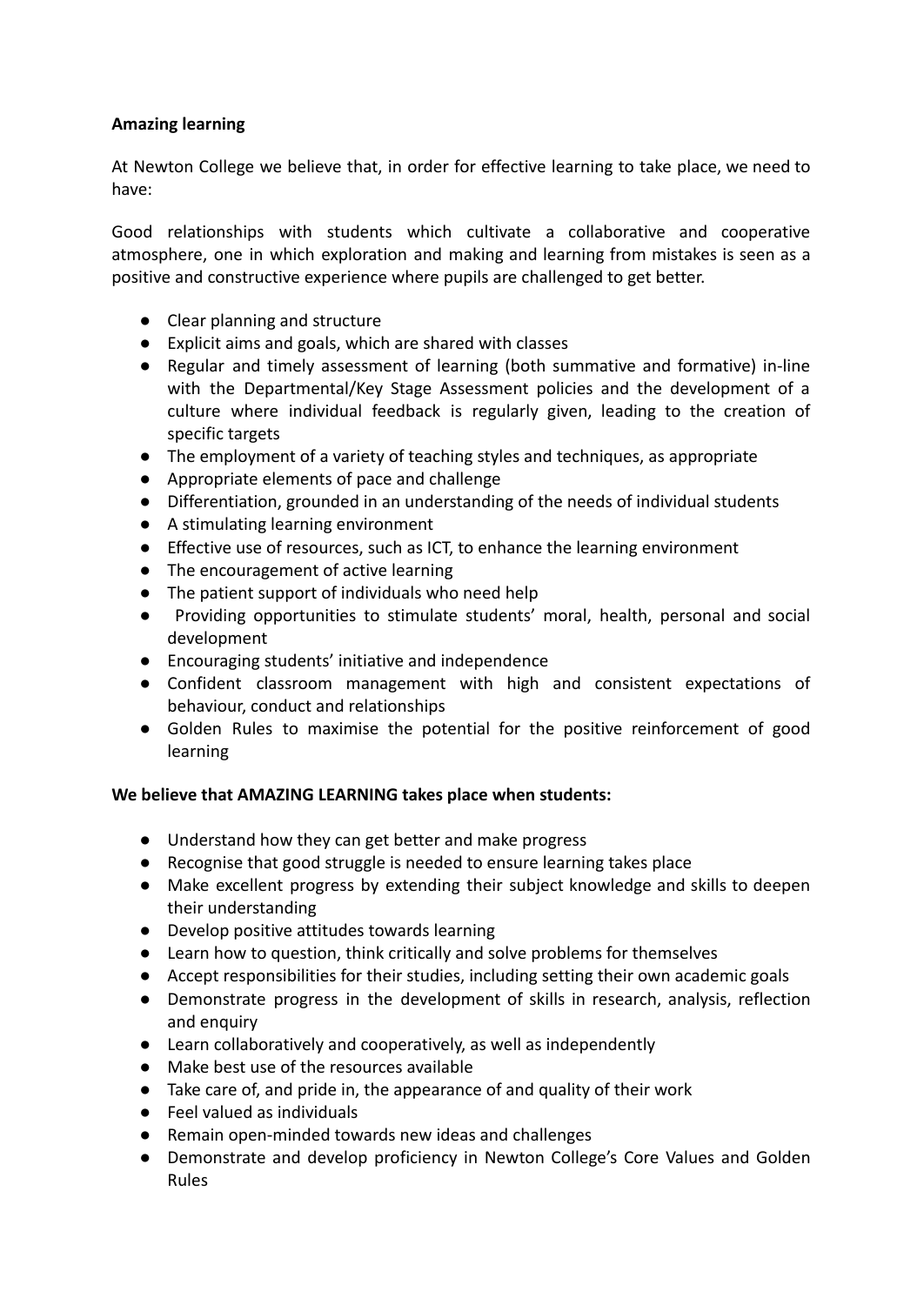**All lessons should be well structured and planned, reflecting the creativity and craft of the individual teacher and enabling a range of learning experiences for students. This policy sets out the responsibilities of all those involved in developing the student learning experience:**

## **Teachers**

Teachers should plan lessons:

- Which enable pupils to make progress and get better
- In line with the principles of differentiation and ensure that all learners experience good struggle in every lesson
- That are fast-paced and include a variety of learning strategies that engage and challenge learners
- Which have clear learning outcomes
- Which are differentiated for varying needs by task, resources, outcomes and/or method
- Which use effective questioning to direct and challenge pupils
- Which enable pupils to develop higher order thinking skills such as creativity, analysis, evaluation and problem-solving
- Which make appropriate use of ICT and other resources to support learning
- Which are informed by a clear understanding of the requirements of external bodies such as the International Curriculums/National Curriculum/EYFS Framework
- Which are informed by a clear understanding of pupils' prior attainment and next steps
- Which actively engage and challenge students
- Which allow pupils to work in a variety of ways including independent and collaborative working
- Which use positive behaviour management, including praise and rewards according to the relevant school policy
- Which follow our marking and assessment procedure

## **Teachers should:**

- Assess pupils' work regularly, according to the relevant Marking and Assessment Policy
- Record pupil attainment and progress, in accordance with the relevant school Assessment Policy
- Use analysis of assessment to inform teaching and support pupils' progress
- Use data to ensure pupils are working to develop their potential and set aspirational targets to help achieve this
- Inform parents and appropriate staff within school of any concerns regarding a pupil's
	- progress via parent meetings.
- Be aware of any specific learning needs of their pupil
- Try to move year group every 3-5 years (we understand that in the pre-nursery classes this is not always possible)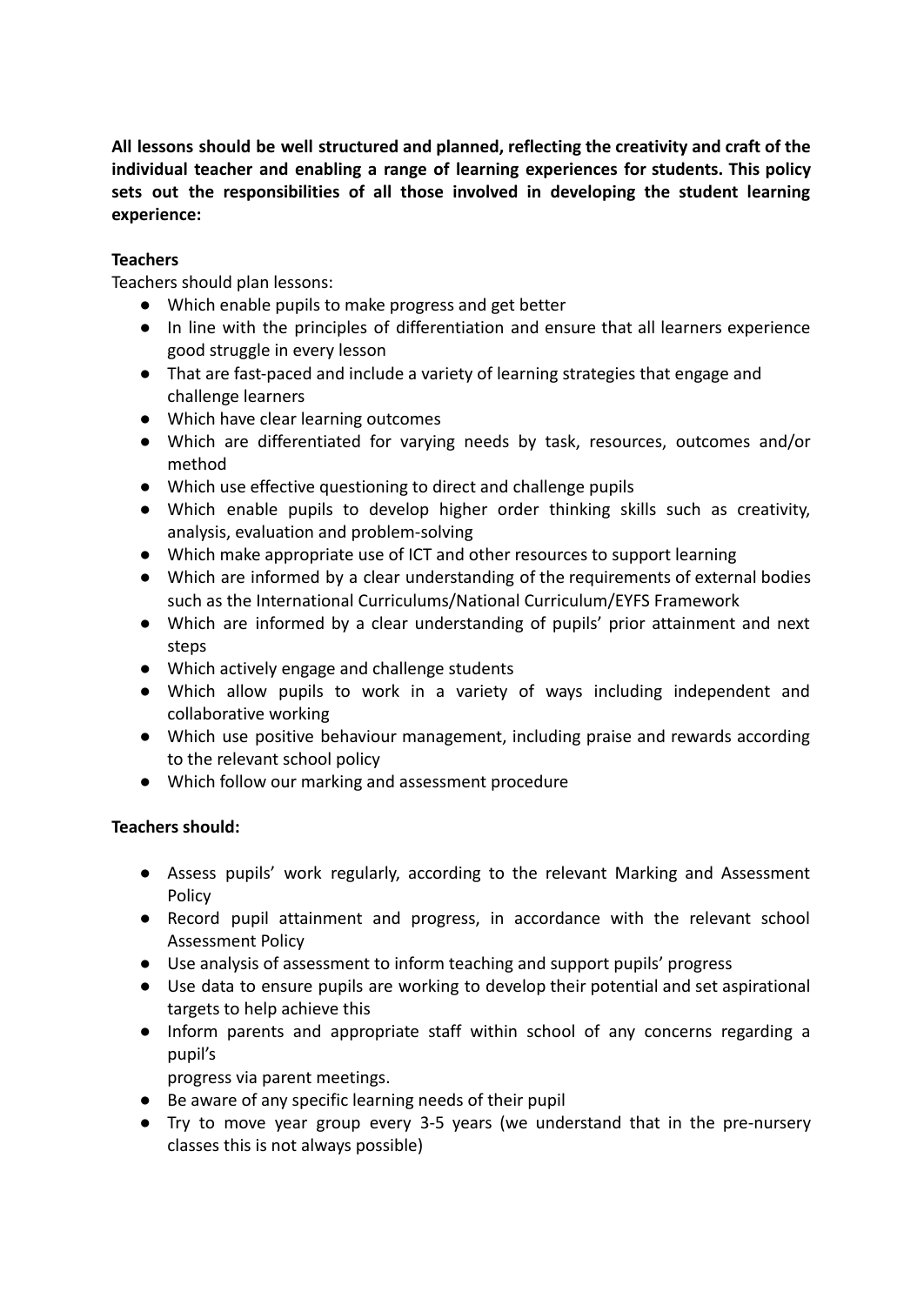#### **Year Group Leader**

The Year Group Leader will:

- Co-ordinate planning and learning throughout their year group
- Liaise with other year group leaders where necessary
- Assist the Head of Stage to oversee aspects of the year group organisation and management, including duties, timetables and special events, in order to ensure that school policies and practices are being delivered.

In addition:

- establish good relationships, encourage good working practices and support and lead teachers in the key stage;
- lead, support, motivate and direct support staff working within the year group;
- lead meetings within the year group;
- lead by example in all areas of the curriculum;
- assist with the induction process of new members of staff within the key stage.
- oversee the organisation of school visits and extra-curricular activities within the key stage.

## **Leaders / Heads of Department**

Subject Leaders/Heads of Department are responsible for the effective teaching of their subjects, evaluation of the quality of teaching and the monitoring of pupil progress.

Each Subject Leader/Head of Department achieves this:

- Championing teaching and learning in their subject area
- Ensuring the different subject areas provide a range of learning experiences for pupils
- Plan and organise events to promote learning within their subject area
- Evaluating the teaching of their subject and the planning of lessons
- Ensuring curriculum coverage, continuity and progress for all students
- Ensuring that department procedures for assessing, recording and reporting on pupil
- Progress is implemented consistently and is in line with whole school policy
- Analysing and interpreting data in pupils' performance against school expectations and other comparative data
- Monitoring pupils' work and progress by regular sampling of classwork and homework, as well as assessment data
- Ensuring lessons are observed through learning walks and constructive feedback is given
- Review performance in internal and public examinations
- Review the quality of reporting by teachers within their subject area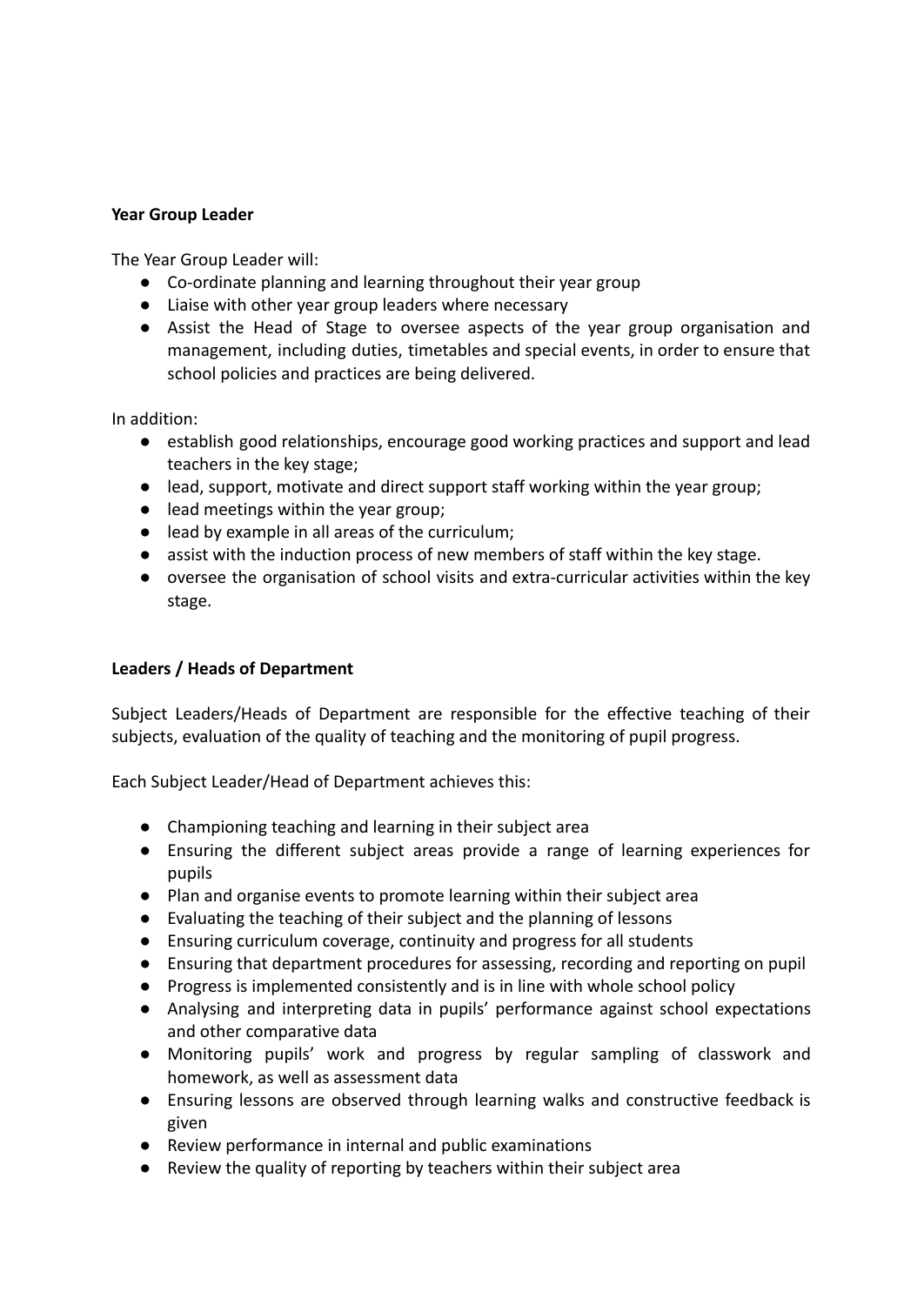#### **Key Stage Coordinators**

Key Stage Coordinators are responsible for the monitoring and evaluation of the overall experience of groups and individuals in their year groups/key stages.

This is achieved by:

- Promoting learning and a focus on getting better
- Monitoring the progress and potential of the year group/key stage using pupil data to identify areas of underachievement
- Maintaining an overview of the experience of pupils in their year group/key stage, e.g.

behaviour, attainment, progress

- Monitoring attitudes to learning, e.g. through learning walks
- Leading specific activities on a cross-curricular basis with a teaching and learning focus, e.g. staff meetings
- Supporting individual staff as required
- Keeping up to date with new initiatives in teaching and learning
- Carrying out learning walks and supporting teachers, and sharing good practise as necessary

## **School Leadership Team**

The School Leadership team is responsible for the overall quality of teaching and learning across the school.

This is achieved by:

- Strategic planning of teaching and learning priorities in conjunction with Subject Leaders/Heads of Department/Key Stage Coordinators
- Supporting individual departments/Key Stages
- Ensuring that the plan for school improvement places a high priority on teaching and learning and that structures are put in place to support these priorities
- Monitoring the quality of teaching and learning across the school through activities such as work scrutinies and learning walks
- Review of examination results
- Reviewing summary reports of lesson observations reviewing specific policies related to teaching and learning

## **Pupils (Learners)**